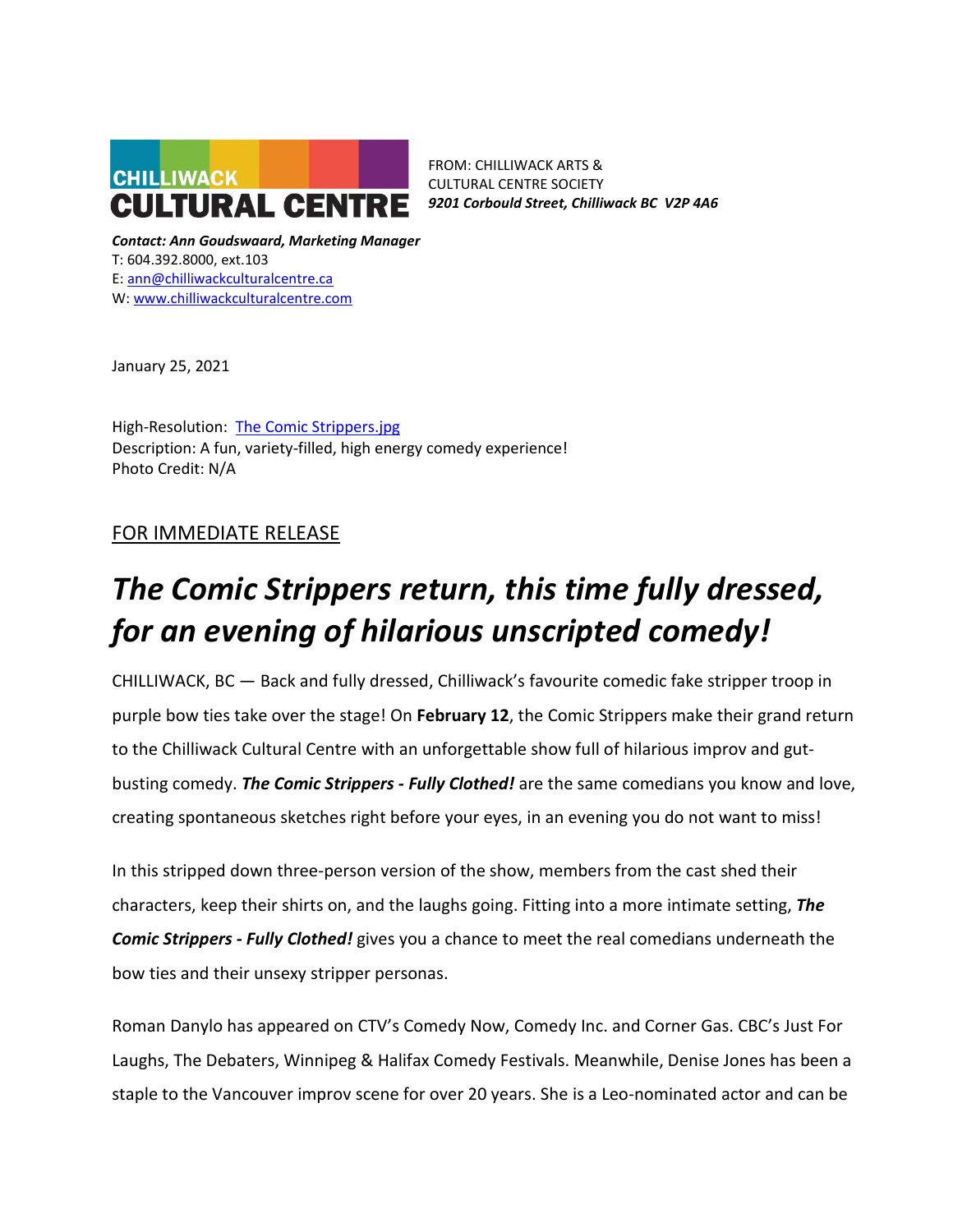seen in lots of talking dog movies. As well, Chris Casillan is a longtime Vancouver, BC based actor, improviser, comedian and musician and two-time Canadian Comedy Award winner.

"We are so excited to be getting back on stage for live performances. Touring and doing shows with your comedy friends, especially in nice theatres, is about as good as showbiz gets," says creator and performer Roman Danylo. "The Chilliwack Cultural Centre has been so good to us over the past ten years. We must have done seven or eight different shows there by now. "The Comic Strippers - Fully Clothed!" is a new fun show for us because we get to dive back into some of our favorite comedy forms... stand-up, improv, and music."

*The Comic Strippers* ability to create a hilarious unscripted show every time is second only to their over-the-top outrageousness – and as Roman goes on to reveal, their unmatched improv-impulses mean that every show is uniquely exciting and entertaining. "As a performer, it's pretty tough to beat improv. There's nothing more exciting and freeing than making it up in the moment – and it also means there's less preparing to do. Less work equals more fun! It's just an explosion of ridiculousness every time."

So join your favourite fake stripper troupe as they share the comical side of life on February 12 in what will be an uproariously fun time!

## *19+ Adult material and situations – may not be appropriate for all audiences*

*[The Comic Strippers –](https://www.chilliwackculturalcentre.ca/event/the-comic-strippers-fully-clothed/#.YengEP7MIdU) Fully Clothed!* is generously sponsored by platinum sponsor: Canadian Tire. Additional sponsors include: *The Chilliwack Progress, the British Columbia Arts Council, the BC Touring Council, the City of Chilliwack, the Province of British Columbia and the Department of Canadian Heritage.*

*The Comic Strippers – Fully Clothed!* is coming to the Chilliwack Cultural Centre on **February 12, 2022**, at **7:30 pm**. Tickets are \$35 for adults, \$32 for seniors and \$30 for youth, and can be purchased at the Centre Box Office, online at www.chilliwackculturalcentre.ca, or by calling 604- 391-SHOW(7469).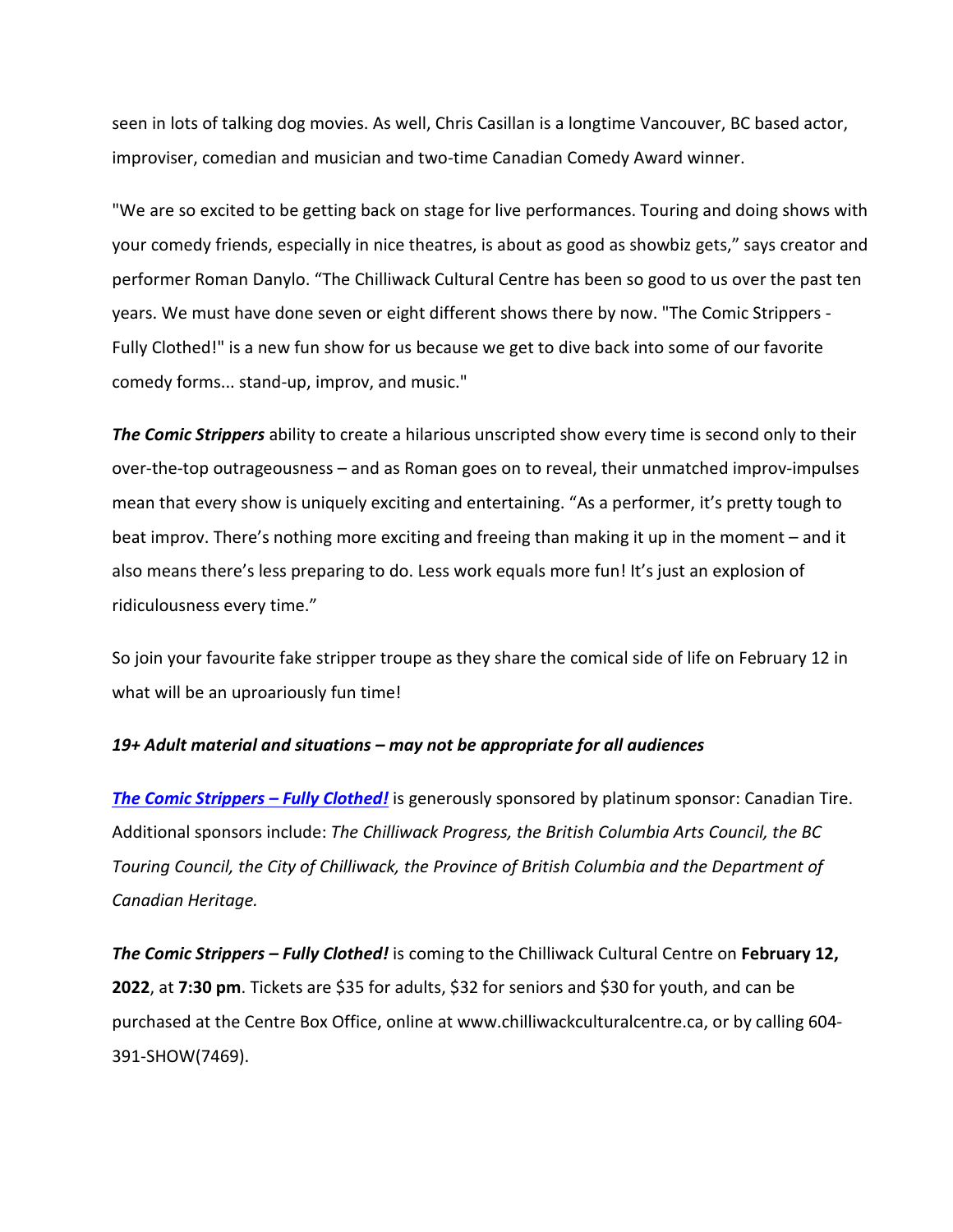A reminder to our patrons that the current weather situation can impact road conditions. The Centre will notify patrons immediately if the show is postponed or cancelled.

With the constantly changing environment of a COVID-19 world, The Society strives towards keeping pace and making sure The Centre is functioning at the highest level of [safety protocols,](https://www.chilliwackculturalcentre.ca/extras/safety-protocols-stage-3/#.YS6deveSmUk) while also keeping the arts alive.

 $-30-$ 

Ann Goudswaard, Marketing Manager T: 604.392.8000, ext. 103 E: [ann@chilliwackculturalcentre.ca](mailto:ann@chilliwackculturalcentre.ca)

#### **Chilliwack Cultural Centre**

Owned by the City of Chilliwack, the Cultural Centre houses two unique performance venues, an art gallery, music instruction studios, arts and crafts studios, meeting rooms, offices, and is home to the Chilliwack Academy of Music and the O'Connor Group Art Gallery and the Canadian Tire Lobby. Since opening in 2010, over 360,000 tickets have been sold through the Centre Box Office, with a value close to \$6,000,000. The Centre is overseen by The Chilliwack Arts & Cultural Centre Society on behalf of the City.

*Chilliwack Cultural Centre highlights:*

- 597 seat performance theatre
- 168 seat recital hall / rehearsal space / dance studio / meeting space
- Chilliwack Art gallery (22-foot high display area)
- 21 music instructional rooms
- Arts, crafts and performance studios
- Storage and Archival Resource Room

#### **Chilliwack Arts & Cultural Centre Society Board of Directors**

Kim Harder – President Jacquie Simpson – Vice President Janet Carroll - Vice President Rick Paulding – Treasurer Mark Evered – Secretary

## **Directors at Large**

Melissa Geddes Karen Ireland Kim Lawrence Cynthia Robinson

**Ex-officio** Jeff Shields – City Council Liaison

Ryan Mulligan – City Staff Liaison